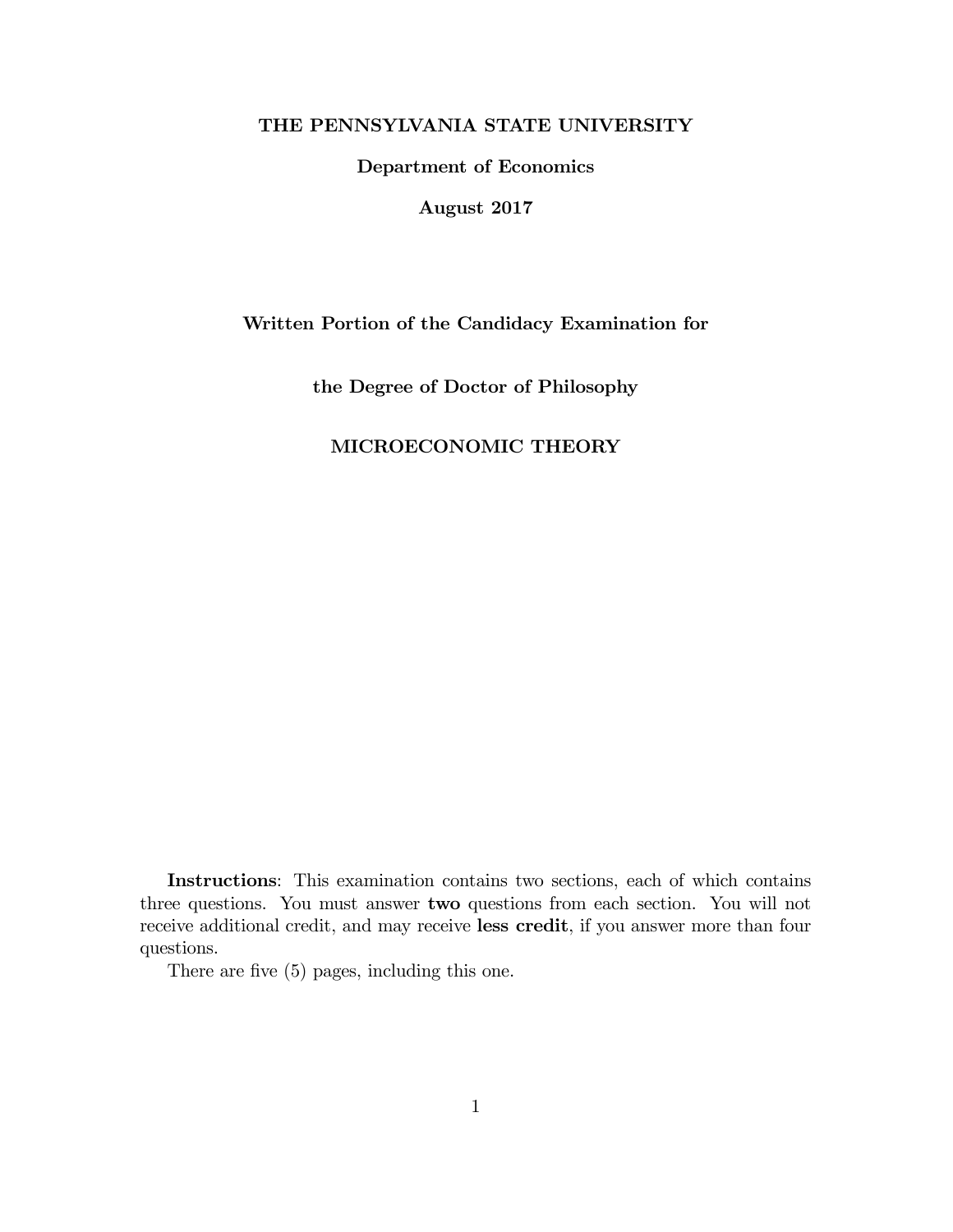### SECTION I

I.1 There are two individuals, A and B, with Bernoulli utility functions

$$
u_A(w) = 1 - e^{-aw}
$$
 and  $u_B(w) = 1 - e^{-bw}$ 

where  $a > b > 0$ . Suppose that their initial wealths have been normalized to zero.

(a) Show that there are gambles with positive expected value that would be accepted by one of the two individuals and not by the other. (You may indicate this in a picture, if needed.)

Now suppose that 1 and 2 form a partnership as a venture capital firm and agree to share all profits and losses according to a fixed sharing rule  $(s_1, s_2)$ , where each  $s_i : \mathbb{R} \to \mathbb{R}$  and for all  $x, s_1(x) + s_2(x) = x$ . This means that in the event the ex post profit (loss) from a gamble is  $x$ , then 1 will get (lose)  $s_1(x)$  and 2 will get (lose)  $s_2(x)$ .

- (b) Find a sharing rule that maximizes the sum of expected utilities of the two partners. Who has the bigger share of the profits and losses? Why is that?
- (c) Show that in the sharing rule you found in part (b), either both partners will want to accept the gamble or both will want to reject it. In other words, the decision of whether or not to accept a particular gamble will be unanimous.
- I.2 Consider a two-person, two-good pure exchange economy  $\mathcal{E} = (u_i, \mathbf{w}_i)_{i=1}^2$  where both utility functions are "well-behaved" (continuous, strictly quasi-concave and strictly monotone) and the endowments of the two consumers are  $w_1$  =  $(0,5)$  and  $\mathbf{w}_2 = (2,1)$ . Let  $\overline{\mathcal{E}} = (u_i, \overline{\mathbf{w}}_i)_{i=1}^2$  be another exchange economy in which the utility functions are the *same* as in  $\mathcal{E}$ , but the endowments are now  $\overline{\mathbf{w}}_1 = (5,0)$  and  $\overline{\mathbf{w}}_2 = (1,2)$ .

Show that if  $p = (5, 6)$  is a Walrasian equilibrium price vector for the economy  $\mathcal{E}$ , then  $\bar{\mathbf{p}} = (6, 5)$  cannot be a Walrasian equilibrium price vector for the economy  $\overline{\mathcal{E}}$ .

(Hint: Draw Edgeworth boxes for the two economies with a common origin.)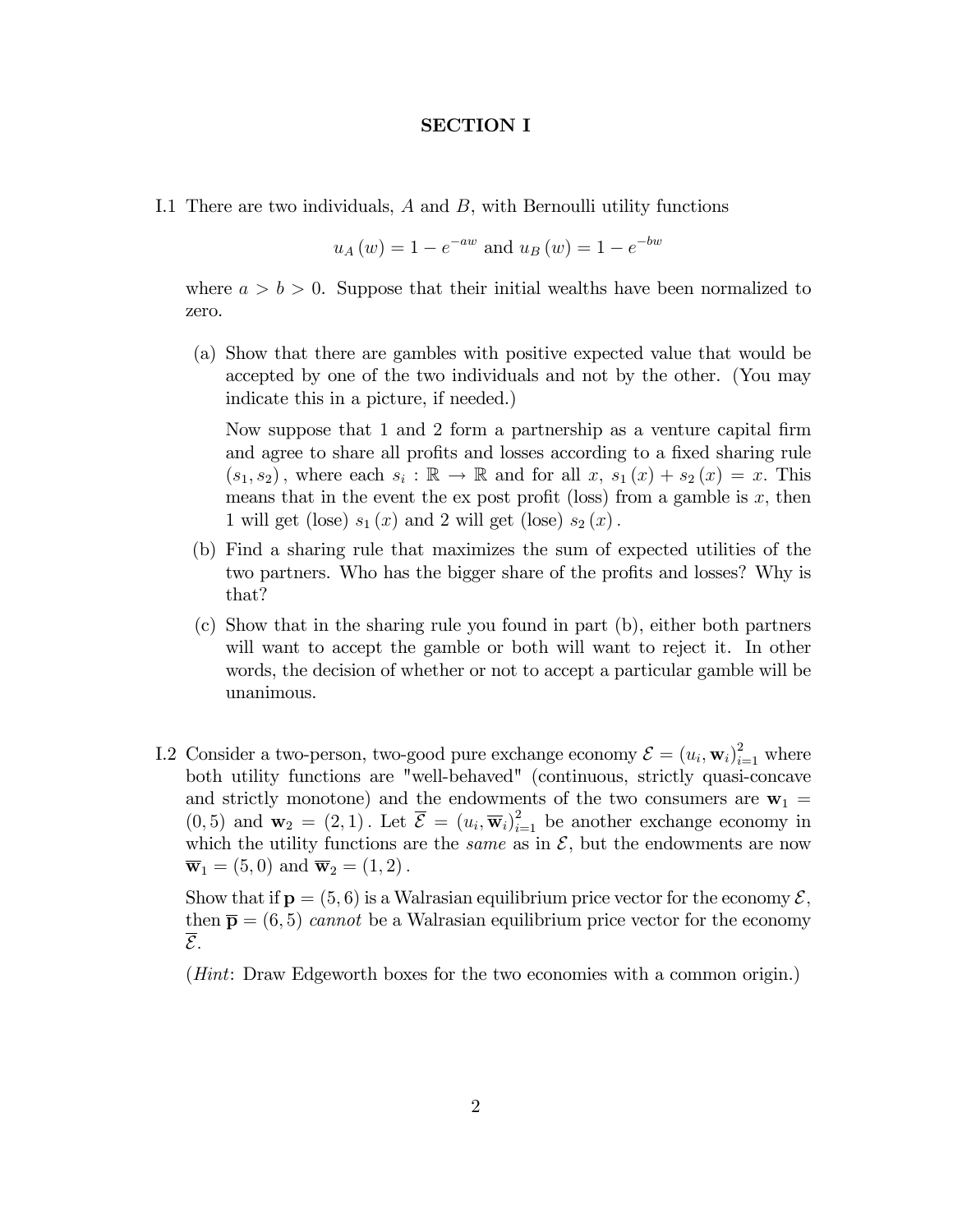I.3 Suppose there are two consumers, two states of nature and a single physical good. Consumers' utilities are common across states and given by

$$
v_1(x_{1s}) = \sqrt{x_{1s}}
$$
  

$$
v_2(x_{2s}) = (x_{2s})^2
$$

where  $x_{is}$  denotes is consumption of the good in state s. Both consumers believe that the two states are equally likely and hence their expected utilities are

$$
u_i(\mathbf{x}_i) = \frac{1}{2} \sum_s v_i(x_{is})
$$

where  $\mathbf{x}_i \in \mathbb{R}_+^2$  is i's consumption bundle. The endowment vectors of the two consumers are  $\mathbf{w}_1 = (1, 1)$  and  $\mathbf{w}_2 = (1, 1)$ , respectively.

- (a) First, suppose that there are no contingent claims markets and no asset markets. Does a Radner equilibrium exist?
- (b) Next, suppose again that there are no claims markets but now there are two assets that can be traded. The matrix of returns of the two assets is

$$
R = \left[\begin{array}{cc} 2 & 1 \\ 1 & 2 \end{array}\right]
$$

Thus asset  $#1$  pays 2 units of the good in state 1 and 1 unit in state 2. Asset #2 does the opposite. Does a Radner equilibrium exist with these assets?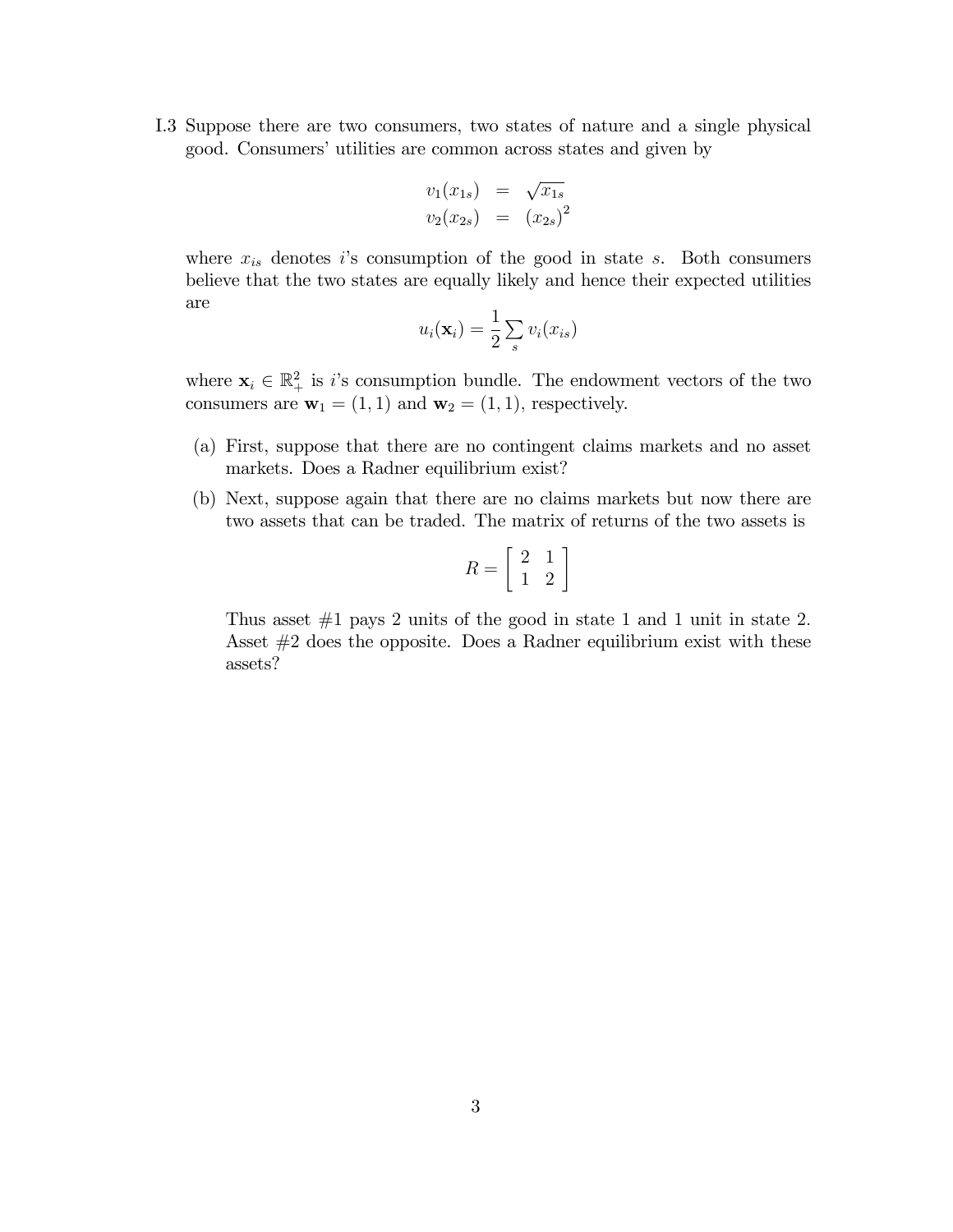### SECTION II

- II.1 Consider a two-player war of attrition between players 1 and 2. First, consider a simultaneous move game in which each player can choose whether to quit  $(Q)$ or to fight  $(F)$ . If player i quits, then player j gets a prize for which her value is  $v_j$ . If both players quit, both players get 0. If both players fight, each player gets a payoff of  $-c$ . Suppose that  $v_1 > v_2 > c > 0$ .
	- (a) Write the normal-form of this simultaneous-move game.
	- (b) Describe the set of all pure and mixed Nash equilibria of the simultaneousmove game.

Now suppose that the war of attrition happens over an infinite horizon. At each  $t = 0, 1, \ldots$ , the two players simultaneously choose whether to quit or to fight, assuming no one has quit beforehand. If in period  $t$ , either player quits, then the other wins the prize and the game ends; if both quit, then the game ends with each obtaining 0. If both players fight in period  $t$ , then each player loses  $c$  in the current period and the game goes to the next period.

- (c) Find a stationary, mixed strategy equilibrium of the game.
- (d) Which player is more "aggressive" in pursuit of the prize?
- (e) What are the expected payo§s in this mixed strategy equilibrium? Is the equilibrium selecting a Pareto efficient outcome?
- (f) Does this game have other equilibria? If so, construct one, and if not, prove otherwise.
- II.2 Recently, there has been concern about the lack of consumer privacy and its impact on firms' pricing decisions. This problem explores this issue in the context of a Bertrand duopoly with differentiated products. Bob needs to buy a telephone and is choosing between Apple and Google, each of whom makes him a non-negative price offer. Bob has to accept exactly one of these two offers. Bobís preferences between Apple and Google are represented by a locationparameter,  $\theta$ , which is drawn uniformly from [0, 1]: when Bob is of type  $\theta$ , his payoff from buying an Apple phone at price  $p_A$  is  $-\theta - p_A$ , and his payoff from buying a Google phone at price  $p<sub>G</sub>$  is  $-(1 - \theta) - p<sub>G</sub>$ . Neither firm incurs any costs of production. In the problems below, restrict attention to pure strategy equilibria, and in these equilibria, you can break Bob's indifference as necessary.
	- (a) First, suppose that neither Apple nor Google learns  $\theta$ .
		- i. Describe the strategy set for each firm and for Bob.
		- ii. Construct a pure strategy sub-game perfect equilibrium.